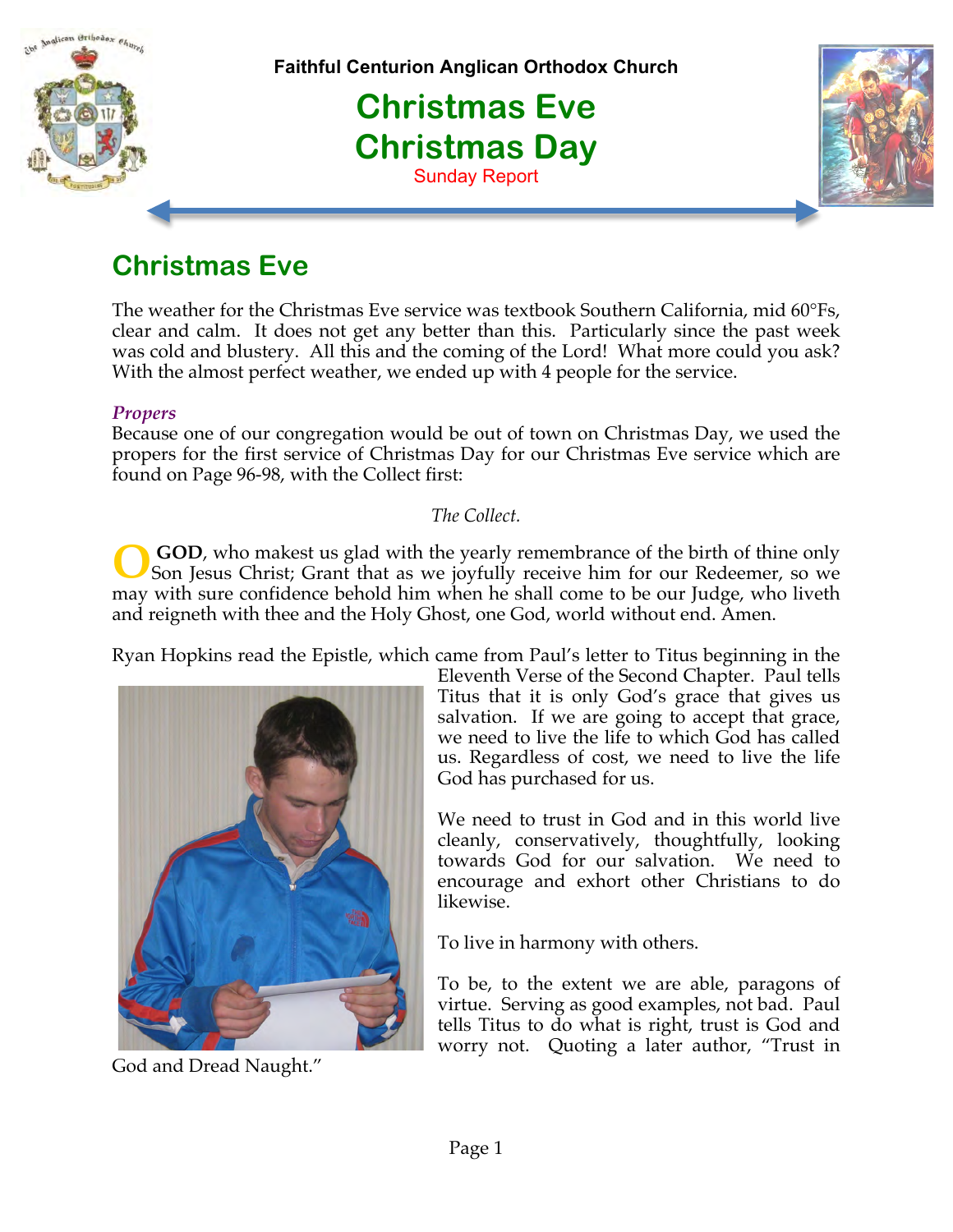**HE** grace of God that bringeth salvation hath appeared to all men, teaching us that, denying ungodliness and worldly lusts, we should live soberly, righteously, and godly, in this present world; looking for that blessed hope, and the glorious **APPED STARK A** grace of God that bringeth salvation hath appeared to all men, teaching us that, denying ungodliness and worldly lusts, we should live soberly, righteously, and godly, in this present world; looking for tha he might redeem us from all iniquity, and purify unto himself a peculiar people, zealous of good works. These things speak, and exhort, and rebuke with all authority. Let no man despise thee.

Tonight's Gospel is the narrative of the Nativity from the Gospel according to Saint Luke, the Second Chapter, beginning at the First Verse.

**ND** it came to pass in those days, that there went out a decree from Cæsar Augustus, **A** ND it came to pass in those days, that there went out a decree from Cæsar Augustus, that all the world should be taxed. (And this taxing was first made when Cyrenius was governor of Syria.) And all went to be taxed, every one into his own city. And Joseph also went up from Galilee, out of the city of Nazareth, into Judæa, unto the city of David, which is called Bethlehem; (because he was of the house and lineage of David:) to be taxed with Mary his espoused wife, being great with child. And so it was, that, while they were there, the days were accomplished that she should be delivered. And she brought forth her firstborn son, and wrapped him in swaddling clothes, and laid him in a manger; because there was no room for them in the



inn. And there were in the same country shepherds abiding in the field, keeping watch over their flock by night. And, lo, the angel of the Lord came upon them, and the glory of the Lord shone round about them: and they were sore afraid. And the angel said unto them, Fear not: for, behold, I bring you good tidings of great joy, which shall be to all people. For unto you is born this day in the city of David a Saviour, which is Christ the Lord. And this shall be a sign unto you; Ye shall find the babe wrapped in swaddling clothes, lying in a manger. And suddenly there was with the angel a multitude of the heavenly host praising God, and saying, Glory to God in the highest, and on earth peace, good will toward men.

And it came to pass in those days, that there went out a decree from Cæsar Augustus, that all the world should be taxed. (And this taxing was first made when Cyrenius was governor of Syria.) And all went to be taxed, every one into his own city.

And Joseph also went up from Galilee, out of the city of Nazareth, into Judæa, unto the city of David, which is called Bethlehem; (because he was of the house and lineage of David: ) to be taxed with Mary his espoused wife, being great with child. And so it was, that, while they were there, the days were accomplished that she should be delivered. And she brought forth her firstborn son, and wrapped him in swaddling clothes, and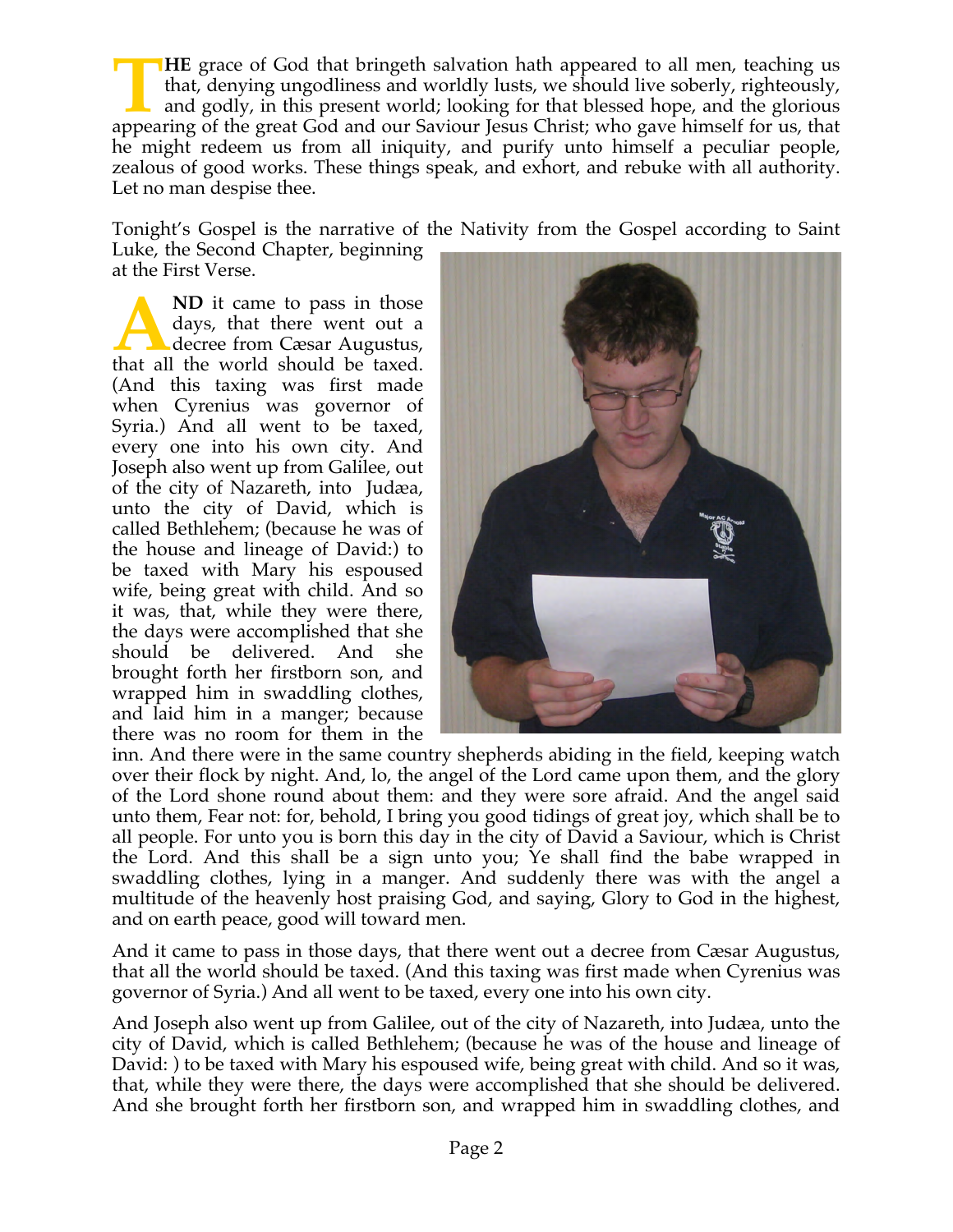laid him in a manger; because there was no room for them in the inn. And there were in the same country shepherds abiding in the field, keeping watch over their flock by night. And, lo, the angel of the Lord came upon them, and the glory of the Lord shone round about them: and they were sore afraid. And the angel said unto them, Fear not: for, behold, I bring you good tidings of great joy, which shall be to all people. For unto you is born this day in the city of David a Saviour, which is Christ the Lord. And this shall be a sign unto you; Ye shall find the babe wrapped in swaddling clothes, lying in a manger. And suddenly there was with the angel a multitude of the heavenly host praising God, and saying, Glory to God in the highest, and on earth peace, good will toward men.

#### *Sermon – Time and Action*

Today's sermon brought the Collect, Epistle and Gospel together and is partly contained in the forewords above.

Today we remember and celebrate the coming of our Lord, the first time; we look to the coming of our Lord, the second time. The Jews were looking to God to send the Messiah, the one who they determined would free them from the brutal yoke of the Romans and put them on top again. The veritable Top Dogs. They wanted a Champion to lead them to victory over the Romans and throw them off Israel. What God sent was a baby. Well, The Baby, but nonetheless a baby. Shepherds came to worship Him, but Herod was looking to kill Him. No good in having a Champion putting Herod out of the petty quisling dictator job.

What God sent the Jews was His Son. In point of fact, He sent Him to the Jews first, but not only. The "Wise Men" showed up to worship Him and regardless of who they might have been, they certainly were not Jews. This Son was to free the Jews from the Prince of Darkness and the finality of death. That really did not fit the Jew's plan.<sup>1</sup> They were still looking for Expulsor, he who would toss the Romans out on their heads.

Some guy coming to save their souls, without the need for slaughtering the profitable sacrificial animals did not really fit their plan. They had The Law, what more did they need?

The Jews concentrated on their wants and ignored their needs. Need, Want – both four letter words, oft used interchangeably. Sadly, they don't mean the same thing.

So, that is where the Jews were on Christmas Eve; Christmas Day for that matter. God intended to fulfill their needs, they looked to have their wants fulfilled.

How about us on this Christmas Eve; or Christmas Day for that matter? Are we looking for someone to make us rich, thin or cool? Or are we looking for someone who will save our souls? Do what God asks, you will not only gain eternal life, but eternal happiness and as a plus you will be happy. You may think you can have more fun, but He guarantees you will be happy.

As we come upon this midnight clear, the Grace of our Lord Jesus Christ waits for us. Will we accept it? Follow Him, accept His Grace and all will be good forever.

He comes!

 $1$  By the way, it has been said if you really want to make God laugh, tell Him your plan. I don't take credit for the thought, but sadly I do not know where I first heard it.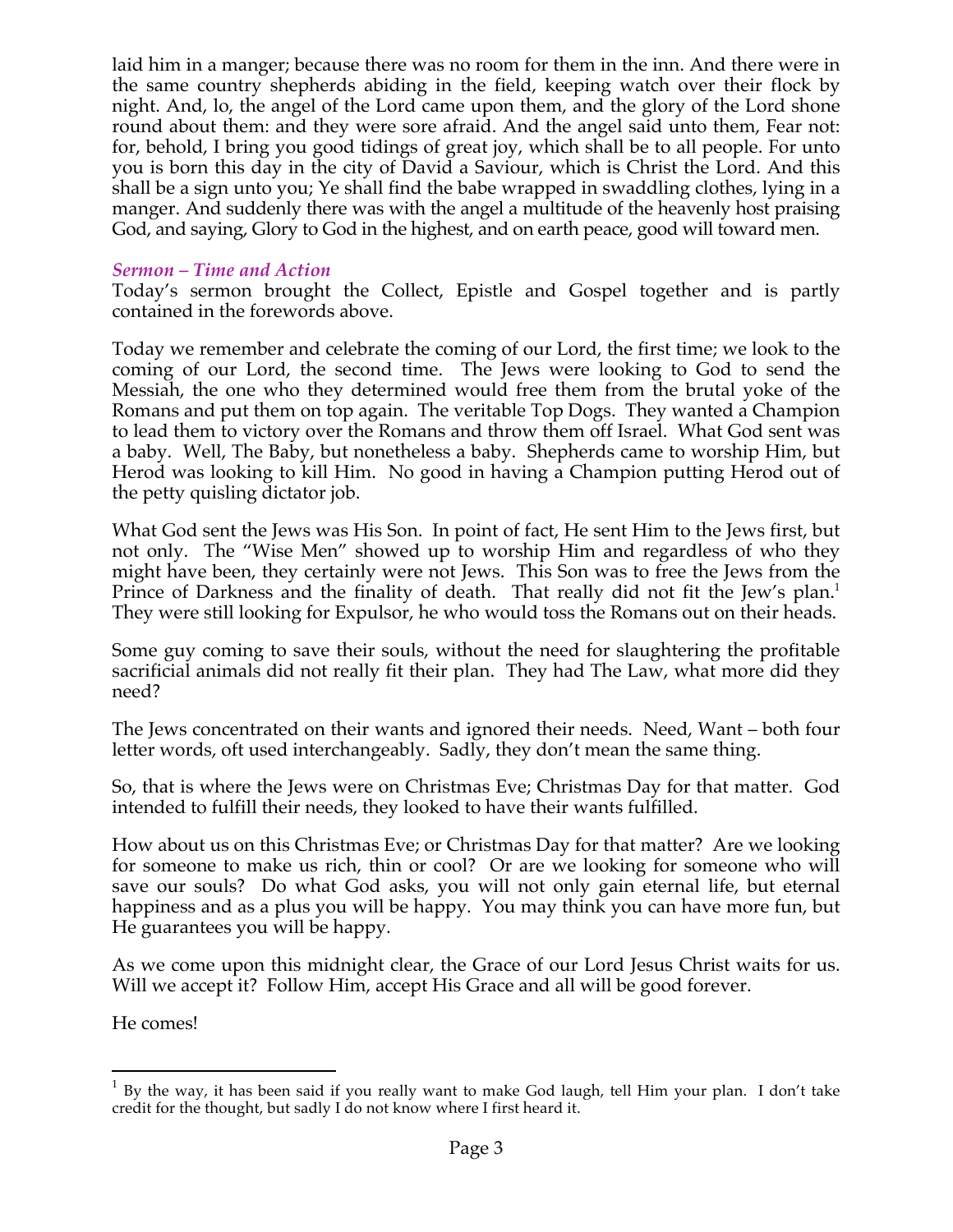# **Christmas Day**

The weather for the Christmas Day service was absolutely beautiful. Sunrise temperature on Mount Olympus was 48°F, warming to 63°F by church time. The horses were all enthralled with the Christmas hats. They would have been even happier if they had all gotten Christmas mash! Maybe tonight. The lovely weather brought 3 people to worship the Lord on the day of his birth.

## *Gathering Song*

Because it is Christmas, Jack Arnold chose to move out of our traditional gathering songs and picked *What Child is this* for the gathering song with a slightly different chorus than that in Hymn 36 in the Hymnal. It is a beautiful song and truly representative of the complete meaning of Christ's coming.

## *What Child is this…?*

1. What Child is this who, laid to rest On Mary's lap is sleeping? Whom Angels greet with anthems sweet, While shepherds watch are keeping?

> This, this is Christ the King, Whom shepherds guard and Angels sing; Haste, haste, to bring Him laud, The Babe, the Son of Mary.

2. Why lies He in such mean estate, Where ox and ass are feeding? Good Christians, fear, for sinners here The silent Word is pleading.

> Nails, spear shall pierce Him through,

The cross be borne for me, for you. Hail, hail the Word made flesh, The Babe, the Son of Mary.

3. So bring Him incense, gold and myrrh, Come peasant, king to own Him; The King of kings salvation brings, Let loving hearts enthrone Him.

> Raise, raise a song on high, The virgin sings her lullaby. Joy, joy for Christ is born, The Babe, the Son of Mary.

This special Christmas gathering song is a truly wonderful work. Read it carefully and think the meaning through.

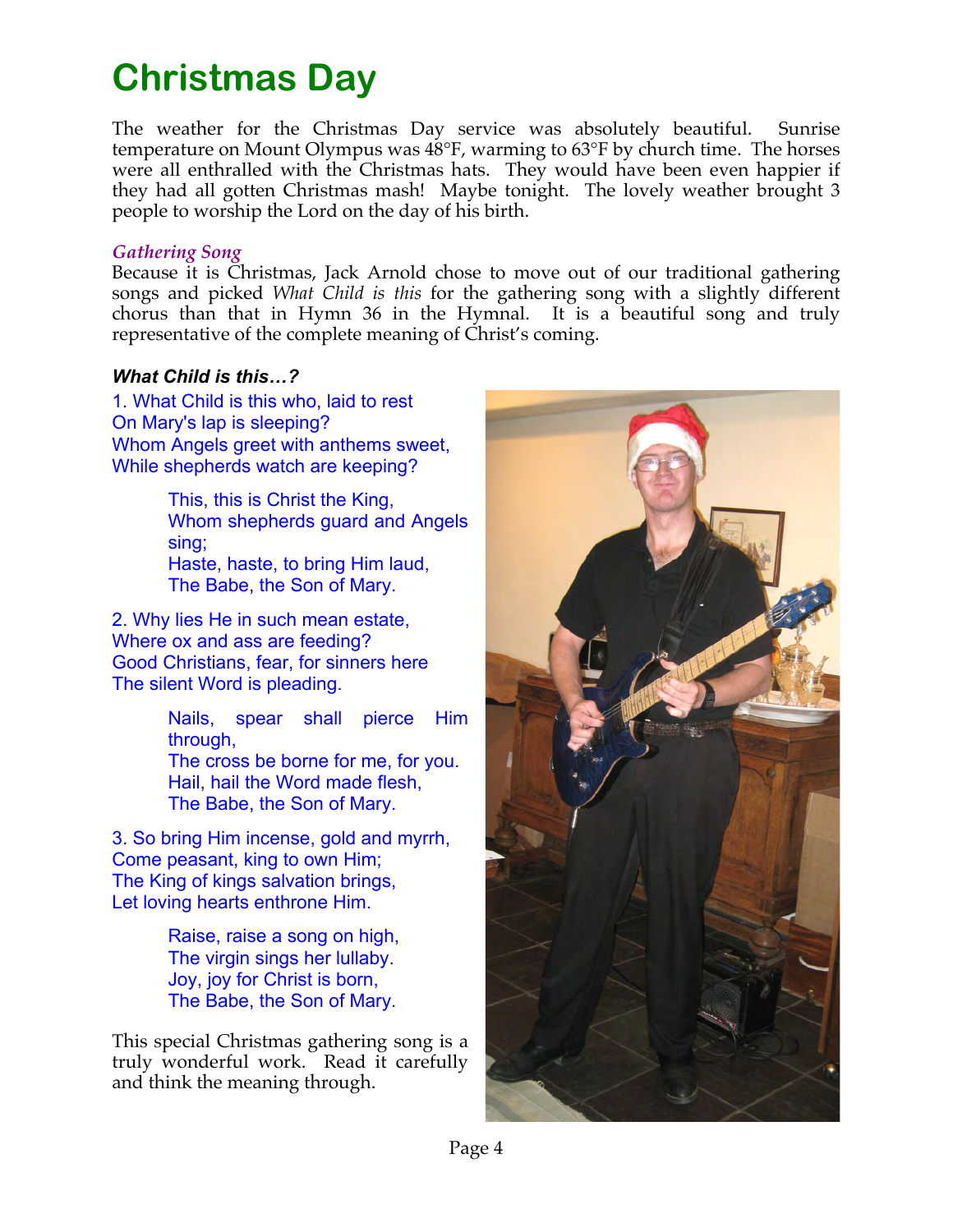## *Propers*

Each Sunday there are Propers: special prayers and readings from the Bible. There is a Collect for the Day; that is a single thought prayer, most written either before the refounding of the Church of England in the 1540s or written by Bishop Thomas Cranmer, the first Archbishop of Canterbury after the re-founding.

The Collect for the Day is to be read on Sunday and during Morning and Evening Prayer until the next Sunday. The Epistle is normally a reading from one of the various Epistles, or letters, in the New Testament. The Gospel is a reading from one of the Holy Gospels, Matthew, Mark, Luke and John. The Collect is said by the minister as a prayer, the Epistle can be read by either a designated reader (as we do in our church) or by one of the ministers and the Holy Gospel, which during the service in our church is read by an ordained minister or our Deacon Striker.

The propers are the same each year, except if a Red Letter Feast, that is one with propers in the prayerbook, falls on a Sunday, then those propers are to be read instead, except in a White Season, where it is put off. Red Letter Feasts, so called because in the Altar Prayerbooks the titles are in red, are special days. Most of the Red Letter Feasts are dedicated to early saints instrumental in the development of the church, others to special events. Some days are particularly special and the Collect for that day is to be used for an octave (eight days) or an entire season, like Advent or Lent.

The propers for today are found on Page 96-98, with the Collect first:

The Nativity of our Lord, or the Birthday of Christ, commonly called Christmas Day. [December 25.] *The Collect.*

**LMIGHTY** God, who hast given us thy only-begotten Son to take our nature upon **ALMIGHTY** God, who hast given us thy only-begotten Son to take our nature upon him, and as at this time to be born of a pure virgin; Grant that we being regenerate, and made thy children by adoption and grace, may daily be renewed by thy Holy Spirit; through the same our Lord Jesus Christ, who liveth and reigneth with thee and the same Spirit ever, one God, world without end. *Amen.*

¶ This Collect is to be said daily throughout the Octave.

Dru Arnold read the Epistle for Christmas Day, which came from the Epistle of Paul the

Apostle to the Hebrews, beginning at the First Verse of the First Chapter.

od, who at sundry times and in divers manners spake in time past unto the fathers by the prophets, hath in these last days spoken unto us od, who at sundry times and in divers manners spake in time past unto the fathers by the prophets, hath in these last days spoken unto us by his Son, whom he hath appointed heir of all things, by whom also he made the worlds; who being the brightness of his glory, and the express image of his person, and upholding all things by the word of his power, when he had by himself purged our sins, sat down on the right hand of the Majesty on high; being made so much better than the angels, as he hath by inheritance obtained a more excellent name than they. For unto which of the angels said he at any time, Thou art my



Son, this day have I begotten thee? And again, I will be to him a Father, and he shall be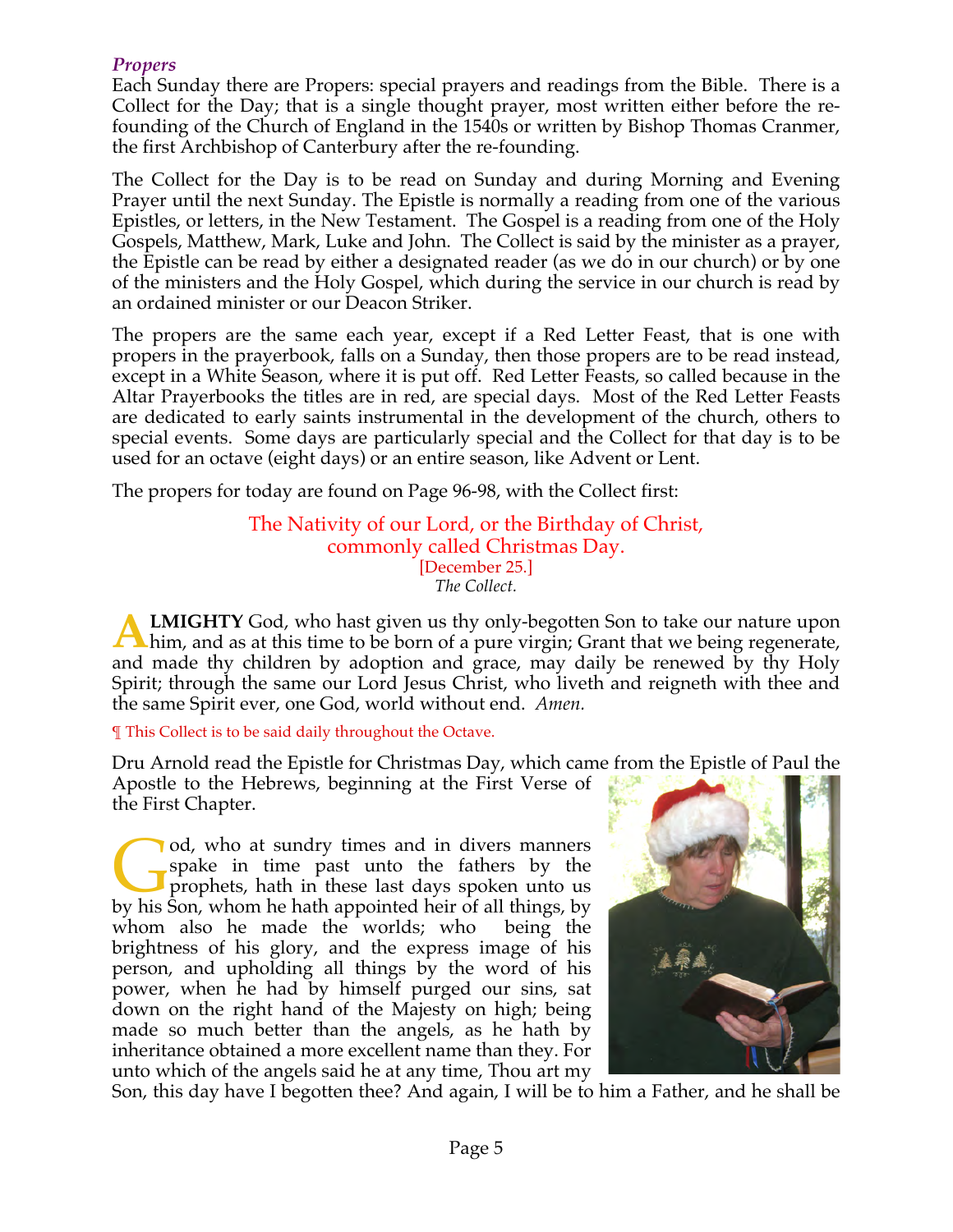to me a Son? And again, when he bringeth in the first-begotten into the world, he saith, And let all the angels of God worship him. And of the angels he saith, Who maketh his angels spirits, and his ministers a flame of fire. But unto the Son he saith, Thy throne, O God, is for ever and ever: a sceptre of righteousness is the sceptre of thy kingdom. Thou hast loved righteousness, and hated iniquity; therefore God, even thy God, hath anointed thee with the oil of gladness above thy fellows. And, Thou, Lord, in the beginning hast laid the foundation of the earth; and the heavens are the works of thine hands: they shall perish; but thou remainest; and they all shall wax old as doth a garment; and as a vesture shalt thou fold them up, and they shall be changed: but thou art the same, and thy years shall not fail.

Deacon Striker Jack Arnold read the Gospel for Christmas Day which came from the

Gospel according to Saint John, the First Chapter, beginning at the First Verse. This particular Gospel is known as the Last Gospel as it comes from the last Gospel to be written, that of St. John, and it brings the final Word of Jesus to us.

n the beginning was the Word, and the Word was with God, and the Word was God. The same was in the beginning with God. All things were made by him; and without him was not any thing made that was made. In him was life; and the life was the light of men. And the light shineth in darkness; and the darkness comprehended it not. There was a man sent from God, whose name was John. The same came for a witness, to bear witness of the Light, that all men through him might believe. He was not that Light, but was sent to bear witness of that Light. That was the true Light, which lighteth every man that cometh into the  $\prod_{\text{Go}}$ 



world. He was in the world, and the world was made by him, and the world knew him not. He came unto his own, and his own received him not. But as many as received him, to them gave he power to become the sons of God, even to them that believe on his name: which were born, not of blood, nor of the will of the flesh, nor of the will of man, but of God. And the Word was made flesh, and dwelt among us, (and we beheld his glory, the glory as of the only begotten of the Father,) full of grace and truth.

## *Sermon – Time and Action*

Today's sermon brought the Collect, Epistle and Gospel together and is partly



contained in the forewords above.

Today we recall the birth of our Lord and Savior, the only means by which we, imperfect creatures with free will, might be accounted as perfect before God when our day of judgment comes. Born, not in a palace, but in a stable, He is all that we have been promised. Taking the substance of Man, all Man and all God, He knows our temptations, He knows our failures, He knows our failings, He knows our sorrow; He also knows our happiness, our small triumphs, our hopes and our dreams. He is the only one in this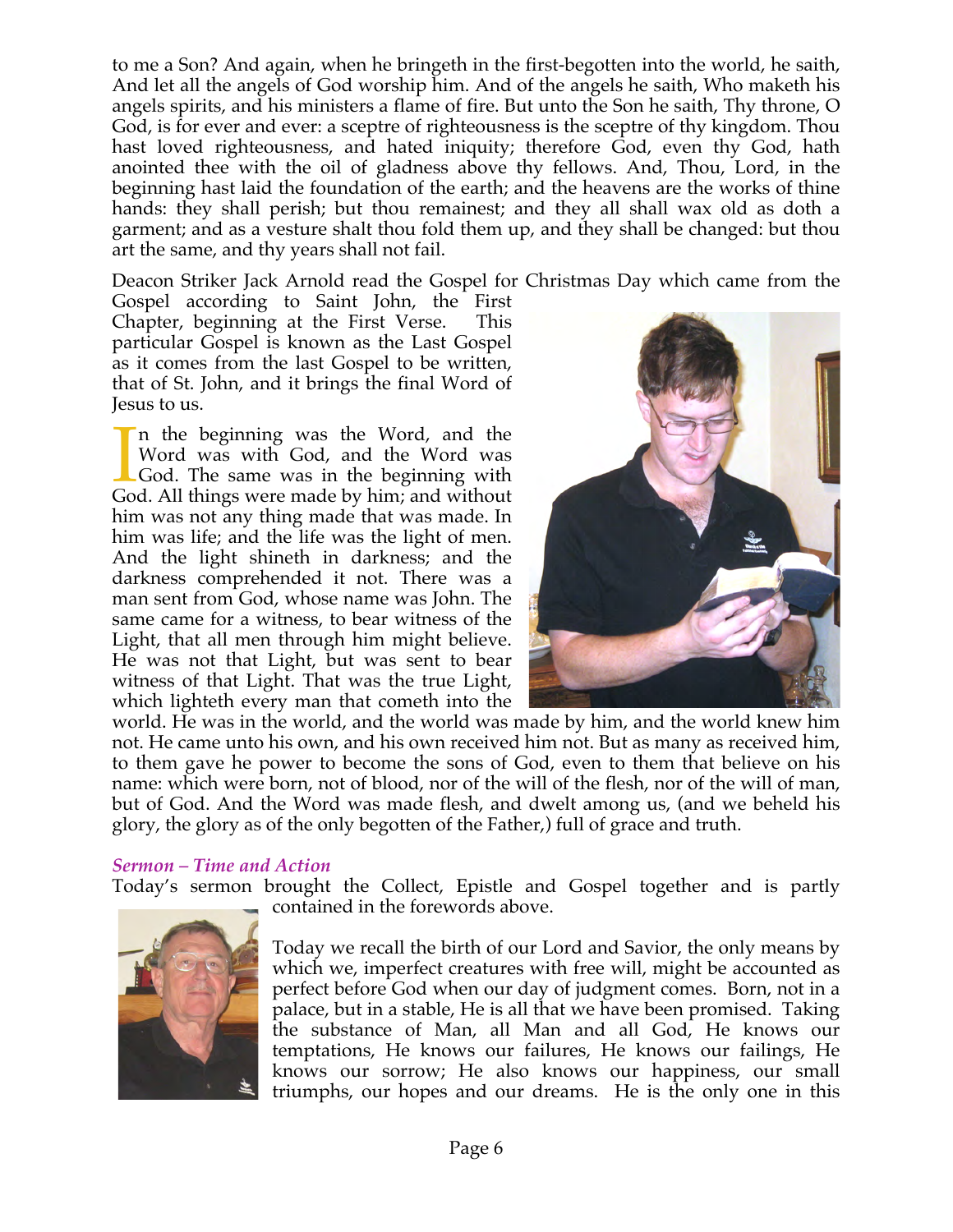world who will never fail us in the slightest. He gives us His example to follow. If we will but follow Him, we will draw closer to God. He made the world, He knows the world. He defeated the Prince of this World, thus with His Help, so will we. This is a day of joy, foreshadowing a day of sorrow, leading to the greatest joy of all.

Let this be a blessed and happy Christmas. He has come to us!

## *Bishop Ogles' Christmas Message*

Bishop Jerry sent his annual Christmas message. This is not your typical meaningless gibbering. I think you will really enjoy his letter. As always, I cannot commend it to



you enough.

**Now when Jesus was born in Bethlehem of Judaea in the days of Herod the king, behold, there came wise men from the East of Jerusalem, Saying, Where is he that is born King of the Jews? For we have seen his STAR in the east, and are come to worship him**. (Matt2:1-2)

**The people that walked in darkness have seen a great light: they that dwell in the land of the shadow of death, upon them hath the light shined.** (Isaiah 9:2)

When we think of Christmas and the birth of Christ, what one element distinguishes that day from all other `Holy-Days,' or holidays? I believe

the greatest distinction is the light that characterizes the charity and brightness of Christmas. When I was a lad, there was a small mountain overlooking our town. Atop the mountain was a great star that was lighted the Friday after Thanksgiving. When we saw the Star, we knew Christmas was not faraway. I can still see that star as vividly in my imagination now as then with my naked eyes as a child. The brightly adorned gifts of Christmas reminded me of the Magi who came with those prophetic gifts of Gold, Frankincense, and Myrrh. And the Christmas Tree, so harshly maligned in contemporary society, made me to remember back to that Beautiful Tree of Life (foreshadowing Christ) that stood in the midst of Eden and was neglected by our ancient parents to the detriment of their (and our) souls and, sadly, neglected by today's society.

From the early dawn of Creation when the chaotic vapors drifted upon a sea of formless matter and darkness, the world has languished in a spiritual darkness that smothers the soul and stifles the spirit, except for that brief time when God walked among the man and woman He had Created after His own likeness and image in the Garden. It was not the people of Israel only that suffered blindness and deprivation of light, but, indeed, the whole mass of humanity. They groped upon the earth as men in stupor. They found time to mock Noah and his sons during the 100+ years that the Ark was being built but, when God closed the door of the Ark, the reality of their misery and hopelessness arose suddenly in their breasts as they sought refuge on the mountains and treetops with the wild beast clawing at their heels.

The darkness was not total in antiquity past, for there was the bright torch, held aloft by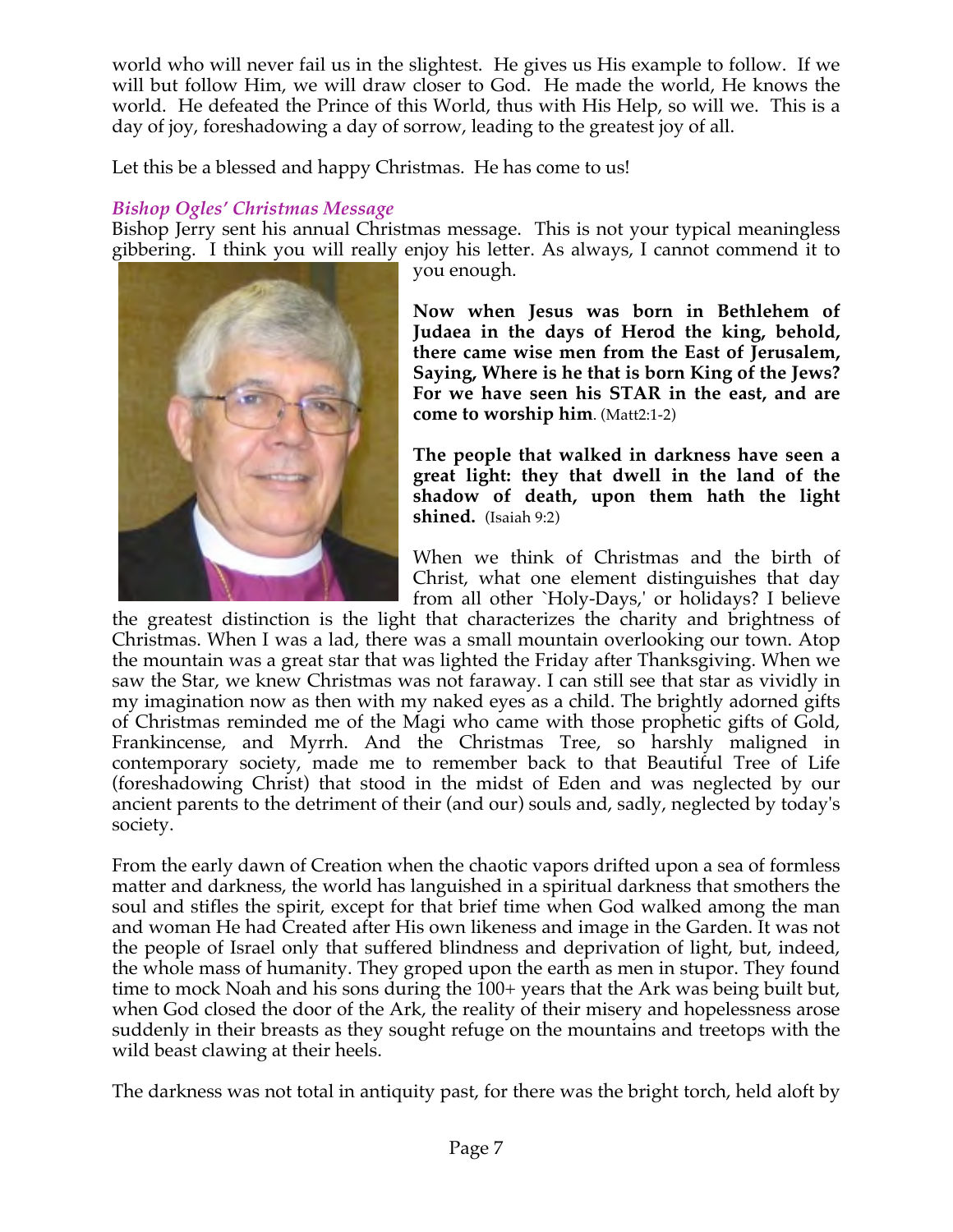Abraham and his descendants, that represented hope of that future Light that would light the whole world. Abraham would not be required to sacrifice his own son (whom he loved), but God would "provide Himself a Lamb (His own only Begotten Son) for the offering." (Gen22:8)

Wise men of the East – perhaps the Persian Zoroastrians for their priest were called Magi - found the promises of pagan religion unfulfilling and empty of promise. Being wise, they studied the ancient writings of the prophets of God and searched the heavens for the promise of His Coming…and they saw it! Though lacking the privilege of daily instruction in Holy Scripture, these men gained more wisdom in the little that they read than all the scribes and rulers of Israel at the time. How natural that the Coming of the Light of the World would be heralded by a brilliant and night-piercing STAR. Being the Morning/Evening Star, Christ gives His promise of fellowship and company with us through the long night and shadow of death of our earthly walk. But no night last forever, and He shall soon be that Day Star referenced by Peter (2 Pet 1:9) and that "Sun of Righteousness with healing in His wings" referenced in Malachi (Mal 4:2)

In the cold, dark winter of our souls, God sent Light and warmth to us in the Person of His Beloved Son, Jesus, knowing full well that His Son would be murdered by the keepers of the vineyard. How could God send His Beloved a ransom for the miserable and stubborn creatures that rebelled time and again against His Sovereignty. There is only one explanation – unmerited Love and Grace! At His first Coming, Christ bowed the canopy of heaven to earth to touch us. He did not come in a fine horse drawn chariot with flowing robes of royalty (though He was King); but as an innocent and helpless little child needing His mother's love and nourishment. He came to be like us, and to suffer like unto us, in every way – except sin. He was ever pure and sinless though living among the common beasts of the stall.

This Advent and Christmas, let us remember and love the Child that came to us in our depravity. Let us also love and fear Him who shall just as surely come again with power and great glory, for His Light is made ready for all who are not blind to see.

Merry Christmas to all our beloved friends and family this Christmastide and every day of the coming years left before He comes!

*Jerry L. Ogles*

+Jerry L. Ogles, DD Presiding Bishop, Anglican Orthodox Communion Worldwide Chancellor, Faith Theological Seminary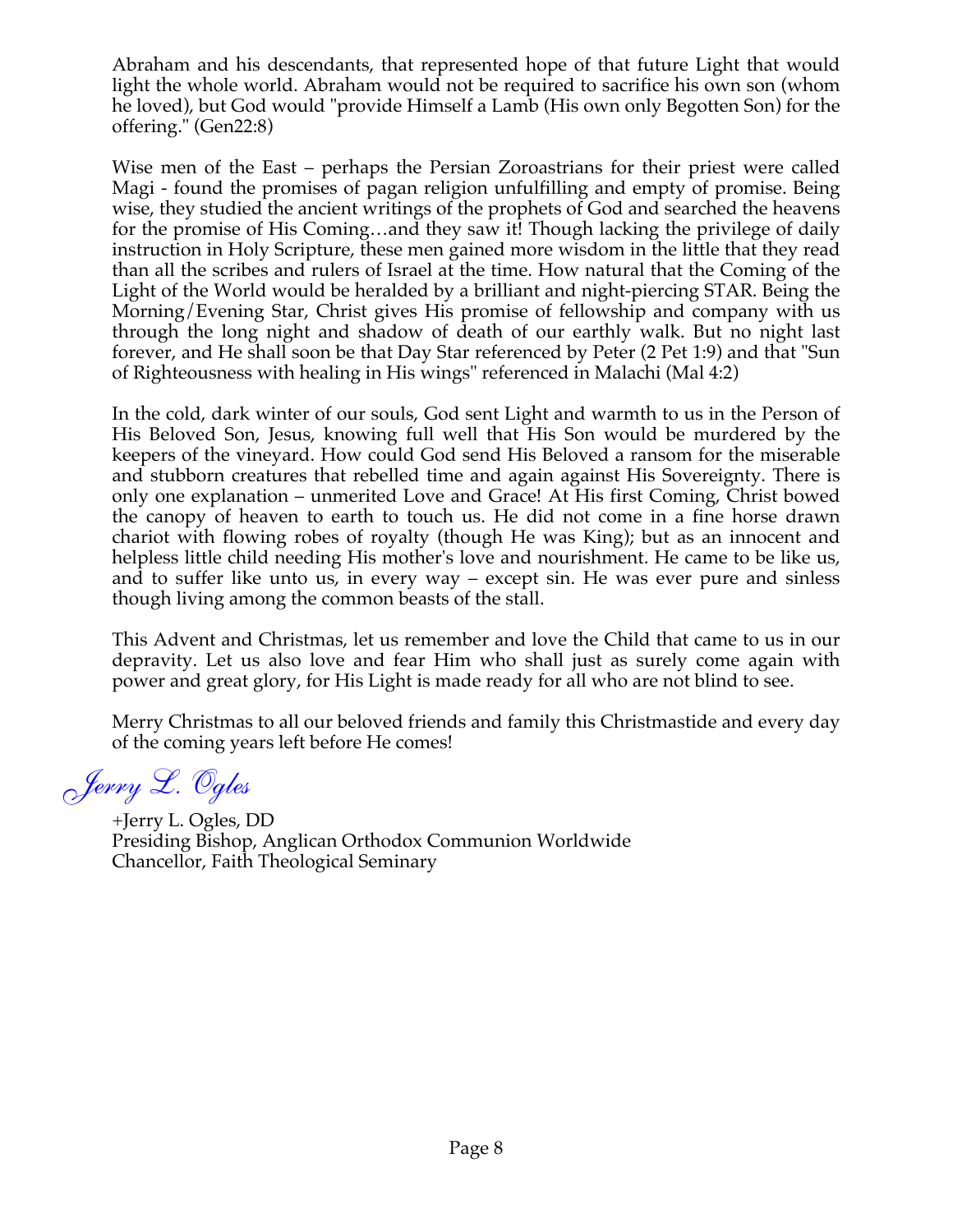## *Bishop Dennis Campbell's Christmas Message*

Taking a break from his customary brilliant analysis, Bishop Dennis steps in to Bishop Jerry's realm of poetry and song sending us this Christmas piece:





Where charity and love are, God is there. Christ's love has gathered us into one. Let us rejoice and be pleased in Him. Let us fear, and let us love the living God. And may we love each other with a sincere heart.

Where charity and love are, God is there. As we are gathered into one body, Beware, lest we be divided in mind. Let evil impulses stop, let controversy cease, And may Christ our God be in our midst.

Where charity and love are, God is there. And may we with the saints also, See Thy face in glory, O Christ our God: The joy that is immense and good, Unto the ages through infinite ages. Amen.

(from the hymn "Ubi Caritas", which can be heard online at youtube.com) http://www.youtube.com/watch?v=KwR\_dM-1MlU

Merry Christmas

+Dennis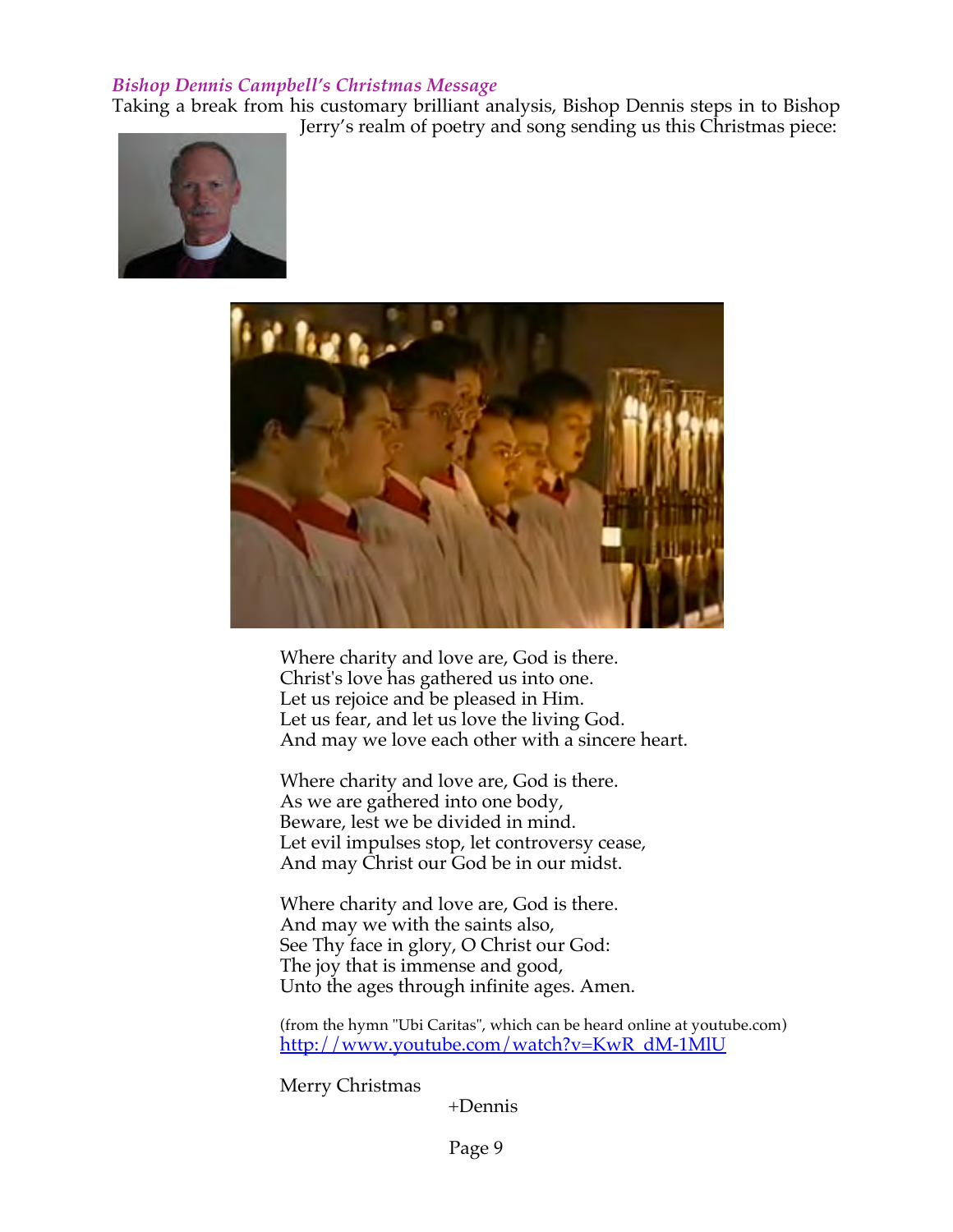## *Greetings from the AOC Bishop of Pakistan*

Bishop Jerry Ogles & AOC family around the world:

On behalf of AOC Pakistan and Faith Theological Seminary I extend greetings to all

brothers and sisters of USA and around the world. Next week we will be celebrating the Birthday of Jesus. We should remember seven things on this Christmas.

1. His Pre-existence. He was in the begining with God: John 1:1,2

2. His birth was prophesied. The Angel Gabriel prophesied His birth: Luke 1:26,33

3.His place of birth. He was born in Bethelehem and was laid in a manger.: Luke 2:4,7

4.The announcement concerning His birth. The Angel announced Christ as Saviour: Luke 2:11



6. His compassion toward mankind. His compassion toward the scattered multitudes: Matt.9:36

7. His mission to the earth. He came to preach (Mark 1:38), to fulfill the law (Matt. 5:17), and to save sinners. 1 Tim. 1:15

May your Christmas and coming year be filled with happiness.

+The Rt. Rev. Dr. Ernest Jacob Bishop of AOC in Pakistan

*Greetings from the AOC Bishop of Latin Missions based in Canada* Dear Bishop Ogles,

On behalf of the Latin Missions of the AOC, and especially of the clergy, Brian +, Antonio +, Renato +, Eric E.G. +, Eric M.B. +, Eric M.S.+ , Fabio +, and Eduardo Andrés +, I would like to extend my best wishes to all the clergy and people of the AOC at Christmastide. Our prayer is that every heart will truly be a manger. Warmest greetings also from the Rev. Doug Richardson +, Deacon, and the members of Ascension AO Mission in Kendal, SK. and Gladstone MB., in Canada.



In Christ, + Garth Neel

Bishop, AOC Latin Missions, Ascension AO Mission, Canada.

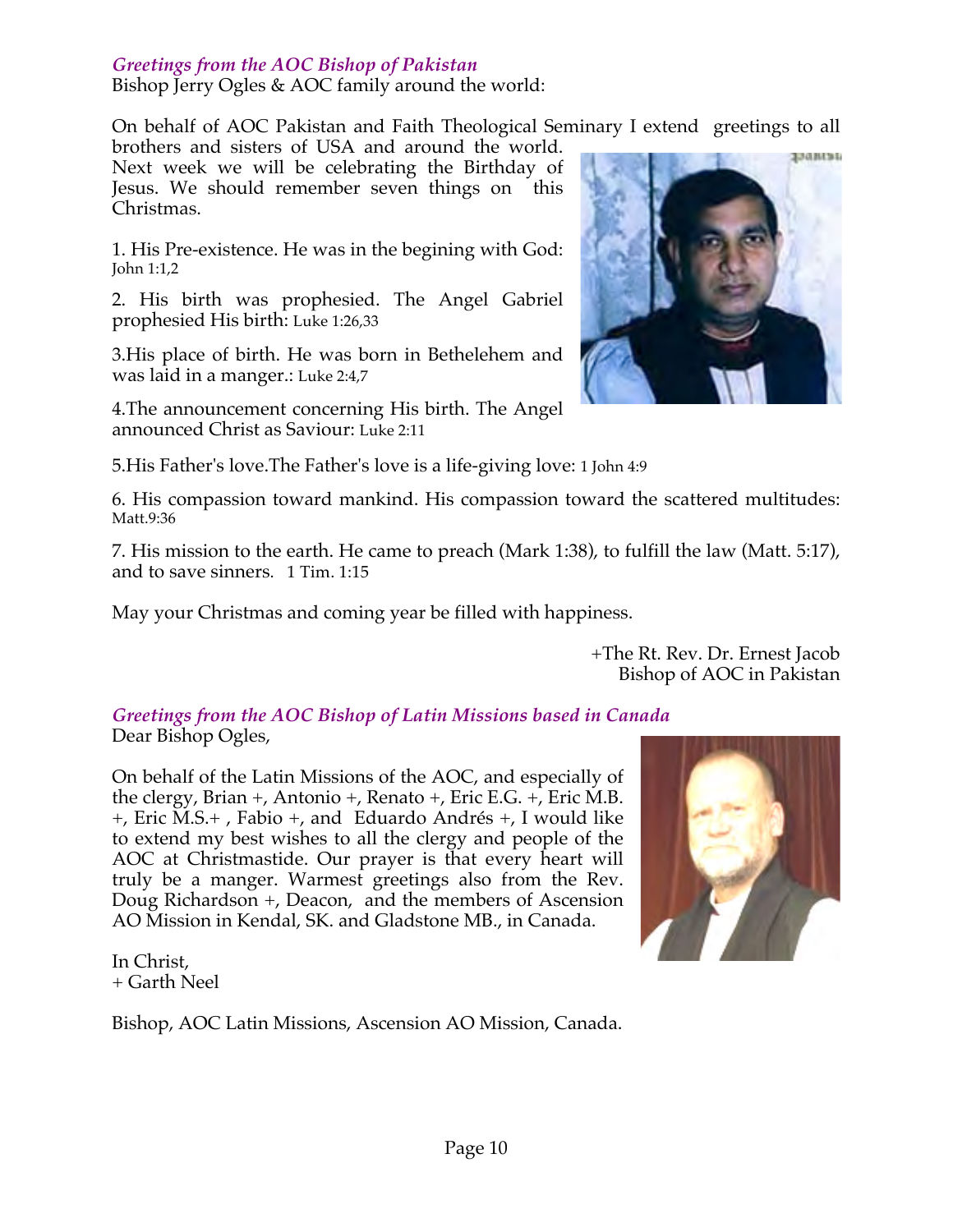#### *Greetings from the AOC Bishop of India* Dear All,

I have attended and preached at a Semi-Christmas program conducted by the United

Christian Chapel, Eluru on  $22<sup>nd</sup>$  December 2011 night and at Semi-Christmas cum Church Anniversary of ICM Church at Chavalipadu Village. Please find the puctures. The semi-Christmas programs were finished for this year and preparing for the Christmas service.

+John, India

The Most Rev.Dr.John SDR Nakka, The Primate : India Christian Mission Church(1897)-at-large, Bishop : Diocese of Krishna Godavary, Bishop's House, Railway Station Road, ELURU-534005, A.P., South India.



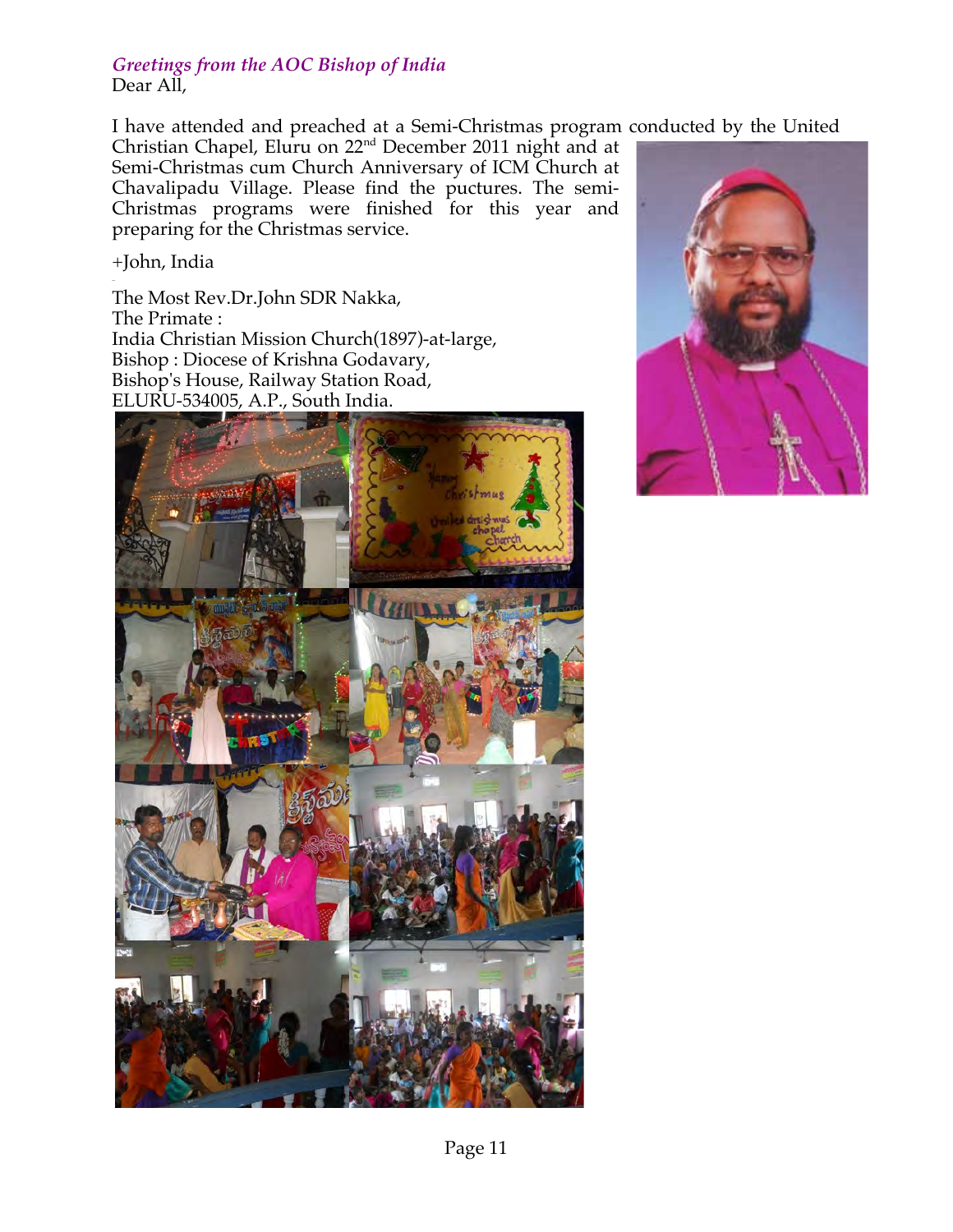## *New Nametags*

We had no new nametags today.

## *After Church Hospitality*

Today we had no snacks as we participated with another parish in a Christmas Dinner for those with no home for Christmas. Maybe next week the fatted dog nut!

After church goodies providers as currently signed up:

| Date            | Name                         |
|-----------------|------------------------------|
| 1 January 2012  | Jack Arnold                  |
| 8 January 2012  | <b>Opportunity Available</b> |
| 15 January 2012 | <b>Opportunity Available</b> |
| 22 January 2012 | <b>Opportunity Available</b> |
| 29 January 2012 | <b>Opportunity Available</b> |

#### *People in our Prayers* - http://faithfulcenturionprayerteam.blogspot.com/ **Why? Prayer is an extremely important activity.**

It is not that God knows not our needs, for He surely does. Yet, Jesus commanded us to ask God for those same needs. In addition to the obvious of asking God for help, offering thanksgiving and the like, prayer helps us focus our thoughts on how we might do God's work.

The Prayer Team of the Church of the Faithful Centurion was established to help our members and fellow Christians pray for those in need and to give thanks as well for the blessings we have been granted.

#### **Who can be on the list? Do I have to be a member of the Church of the Faithful Centurion to be prayed for?**

No! The only qualification to be on the list is that you want our prayer team to pray for you. We are Christians and are happy to pray for you, no matter who you are. If you want help from God, you are our kind of people.

## **What is the commitment from the prayer team?**

Each member of the team will pray for the desired outcome at last once per day.

## **How do I get myself or someone else on the prayer list?**

You can email one of the prayer team leaders: Jack - jack@faithfulcenturion.org or Dru dru@ faithfulcenturion.org, or call the church office at (619) 659-3608 or fill out a prayer card at church.

#### **What should I ask for?**

Depends on what you want. Some people merely want God to be asked to heal their ills and be mentioned by their first name, others want a specific outcome and / or have more of their personal information known to the team. Ask for what you want. It is your desire and need for prayer the team is attempting to meet. For typical examples, see the list below.

#### **Updating the Team**

If you are on our prayer list, or if you have submitted a person that you have asked us to pray for, please update one of the team members or Hap in person, by telephone or email. It helps to be able to pray specifically for these individuals including their specific needs; plus if they get better, it is nice to give thanks!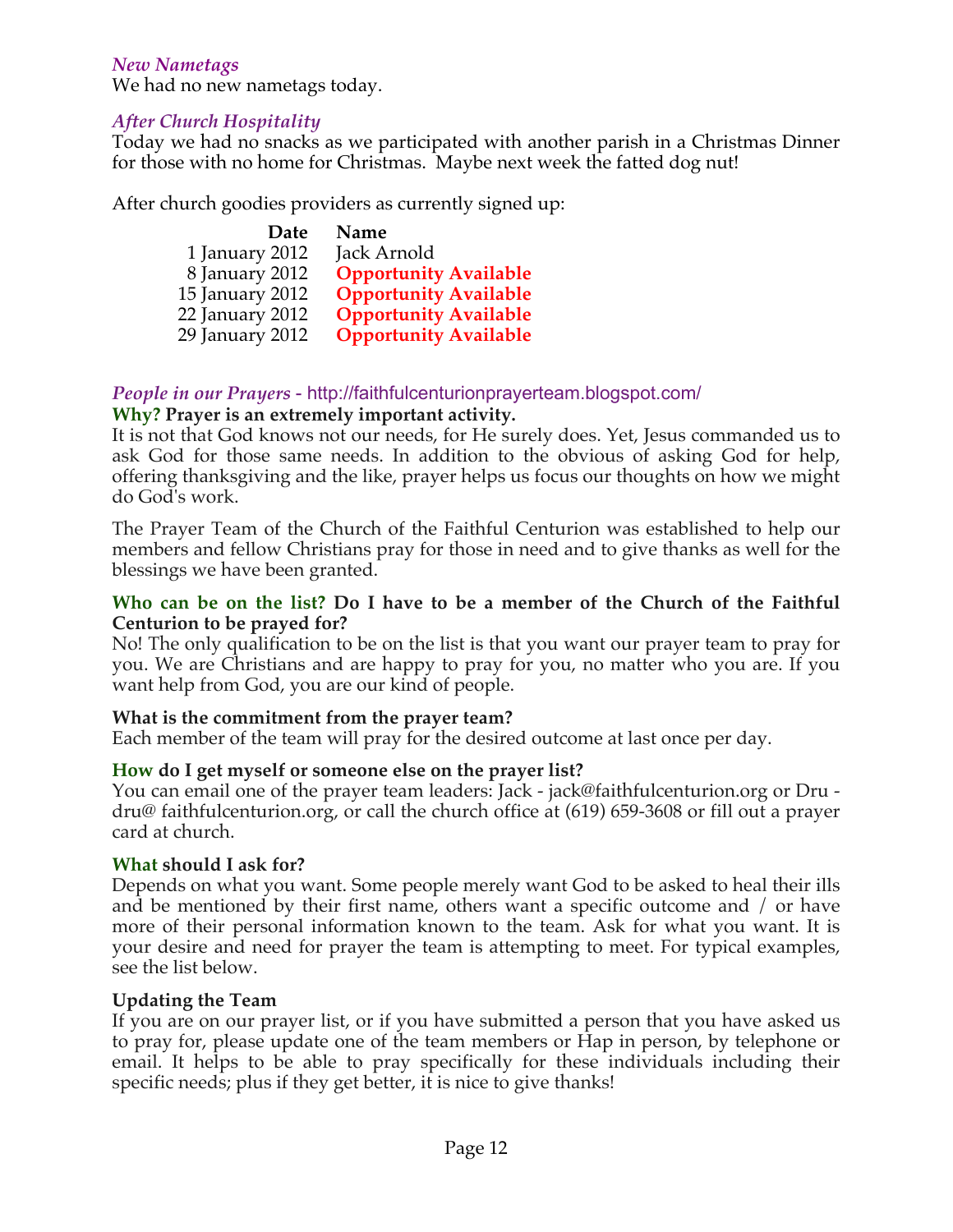Please note that on the yellow (maybe green or orange if you get an old one) cards at church, you can ask that those to be prayed for have their names disseminated to the prayer team. Those names will be said in church and appear here. Or, you can ask that their names and purpose be kept confidential, then only Hap will know to pray for them.

#### *Prayer List Notice – If you have someone on the prayer list and their needs have changed, please let us know. We'd like to update our prayers to reflect the need and most important to give thanks!*

## *Travel*

*Sara* and *Bill* are on travel this week.

## *Move*

*The Thomas Family* is on a short tour assignment in Guam for the next two years. Please pray for the assignment to go well for Kurt and for Mary and the kids to make new friends and Kristyna and Mitchell in particular to develop good friends and school mates there so as to further their development. Things seem to be going well where the sun rises on the United States, so keep praying! Give thanks and ask for continued good developments.

## *Birthday*

*Don Patton* celebrated his 49<sup>th</sup> birthday 13 November 2011. Jack Arnold celebrated his 19<sup>th</sup> birthday with us 26 October 2011.

## *Homebound or Infirm*

*Sara's mother* is in a state of deteriorating health, both physically and mentally. Please pray for peace of mind for her and the ability for both Sara and her mother to put their cares and worries on God's shoulders so they can deal with the many problems involved.

## *Departed*

- *William F. Dean* a great Christian disciple of Rawalpindi, Pakistan, passed away. Mr. Dean was father-in-law to Eileen Jacob, wife of Bishop Ernest Jacob of the AOC of Peshawar, Pakistan. Until recent circumstances of age, he was a regular and active member of UP Church, Raja Baazar, Rawalpindi.Mr. Dean served as Librarian for Gordon College for a period of thirty years. Mr. Dean's funeral service was 25 November 2011 Anno Domini.
- *Colonel Don Frisbee, USAF* passed away on 12 October 2011, after bowel surgery, infection and pneumonia. Please pray for comfort for his wife Bev and their family.
- *Colonel Don Durbin, USAF* passed away on 12 October 2011, after what appeared to be an abdominal problem. A visit to the hospital found that he had congestive heart failure and liver problems. Shortly thereafter, he developed multiple blood clots and dementia. Don passed away shortly thereafter with his family by his side. Please pray comfort for his wife Lynn and their family.

## *In need of a miracle or understanding of God's Plan*

*Todd* and *Kenny* have both been fighting osteocarcinoma for over five years and have been told their time here on earth is nearing its end, absent a miracle from God. Both are ready to go home and leave the pain, but would like to stay. Please pray for them and their families.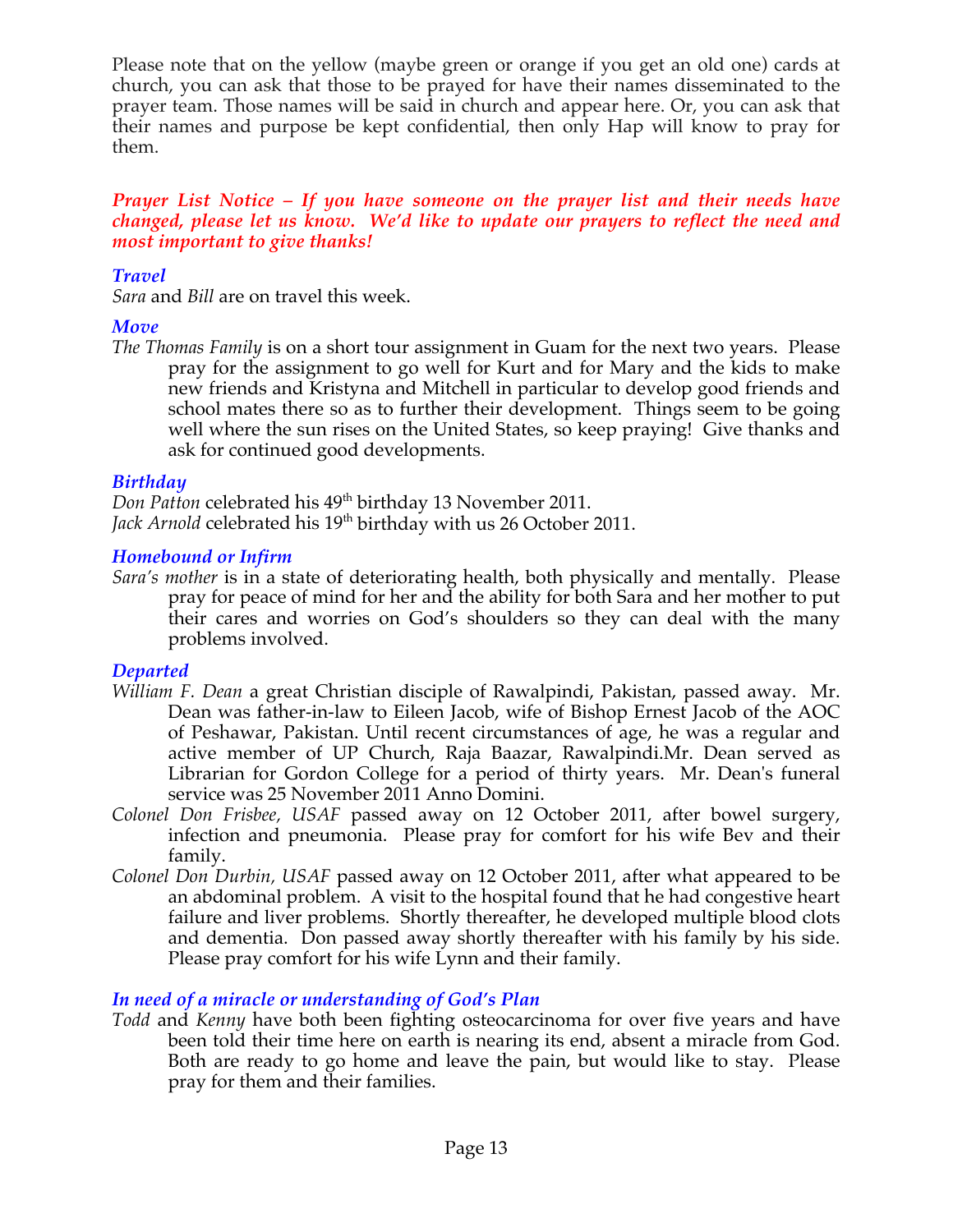## *Healing*

- *Bill Aitken* had a third abdominal surgery on 22 November 2011. This time the tumor was removed. The surgeon said pathology indicates the tumor with all margins os out, along with a few lymph nodes and fatty tissue. The tumor is an intermediary (risk) sarcoma, but should not come back. There is a new chemotherapy pill Bill can take for extra precaution; he recommends Bill see an oncologist. Bill has an appointment on 13 December 2011, with the surgeon for follow-up and recommendations going forward. Please give thanks for the surgical team doing their very best, a successful surgery and pray for a good end result. Please pray that Bill might live a long and healthy life to the honor and glory of God. Pray also for peace of mind for Bill and his wife Sara.
- *Ed Malcomb*, Bishop in the Church of England had a major heart attack Thanksgiving week, fell, hit his head on the floor. He seems to be past major coronary issues for the present. However, there are apparent memory issues associated with the head trauma. Please pray for the medical team treating him and for his recovery.
- *Walt Dexter* had a stroke the week of 12 September 2011 and is still mostly half paralyzed. Please pray for a full and complete recovery for Walt and for peace of mind for him and his wife Fran.
- *Gil Garcia* was back in the hospital for a re-do of his colostomy and a couple of relatively minor skin surgeries. Kaiser transferred him to the Community Extended Care Hospital of Montclair, supposedly because they had two doctors on staff there. In just over a month, Gil saw them once after he was admitted. After a formal written complaint, he was transferred back to Kaiser Hospital in Fontana. They were able to get him stabilized and moved to Reche Canyon Rehabilitation, an excellent facility. He can be reached at (909) 370-4411. Gil is hopeful he will be treated and released shortly. He has lost some weight and looks forward to going home. Please pray for peace of mind for Gil and his wife Mary.
- *Dotty Valkenaar* has been diagnosed with a reoccurrence of breast cancer and had a double mastectomy and no reconstruction on 23 August 2011 in Seattle. Seemingly everything went very well, however there were complications in the recovery, but she is home. Now a torn muscle has surfaced in her shoulder, perhaps as a result of positioning during surgery. There is concern over a reoccurrence of the cancer and some question as to whether to do chemotherapy or not. Dotty is also having problems with fluid building in her upper body area. Please pray for guidance for the medical team treating her and for her to make the correct decisions regarding treatment and pray for continued peace of mind through trust in God for Dotty and Lew, her husband, as well as their entire family.
- *Lew Valkenaar* developed ankle and leg pain and swelling in his lower right leg due to a blood clot. The blood clot taken care of he is on Cumadin for six months and wearing a cool compression stocking on one leg, kind of a Michael Jackson thing.
- *Morris Martin, 91,* was hospitalized with pneumonia and lost his ability to swallow; he is still trying to regain his ability to swallow. He is in excellent spirits and is looking forward to cooking a prime rib roast for his family for Christmas. All is pretty well. Give thanks for his great attitude and trust in God. Pray for strength and peace of mind for Morris and his family, in particular his son Paul. Pray for his trust in our Lord and for both him and his family to let God carry their worries while he recovers.
- *Steve Sundberg* had a heart attack after Easter. After some time, the medical team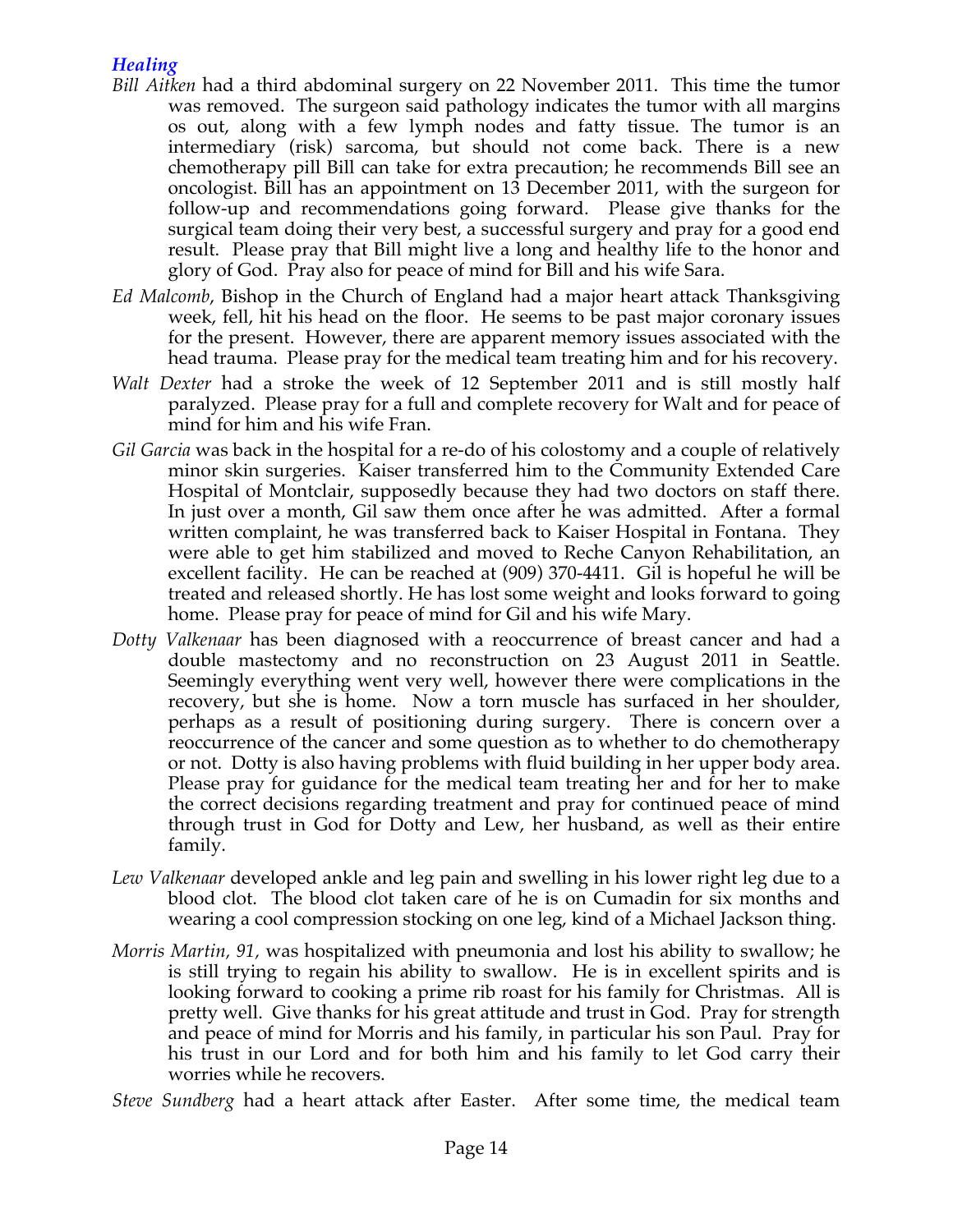treating him decided he was not a candidate for stents and a five-way heart bypass was performed the week of 6 June 2011. Please give thanks for an apparently very successful surgery and also pray for his complete recovery and for his three children and family who are very worried about him, pray also for his trust in our Lord and for both him and his family to let God carry their worries while he recovers.

- *Matt Alcantara*, age 15, has Osteosarcoma (bone cancer), a very rare and often lethal form of cancer with limited treatment options. This is a disease that is about 90 percent fatal in a couple of years. He has no hip joint on one side, but he walks and swims! Courage? Guts? You bet! Matt is set up for bone scans at the end of December. Please pray for a good outcome. Thanks be to God for the way things have gone. Thanks also for the great faith of Matt and his entire family. Their faith and trust is a wonderful example for each and every one of us. But, now is not the time to stop praying. Actually, it never is the time to stop praying!
- *Shamim Gray* underwent a lumpectomy on Saturday 6 November 2010 at Bethesda Naval Hospital, with apparent great result. Please pray for a complete remission of the cancer. Pray also Shamim will maintain her great attitude and trust in God.
- *Judith Clingwall*, is afflicted with Multiple Sclerosis (MS). She is currently in Laurel Place, an extended care facility in Surrey, British Columbia. Judith's condition seems stable a present, although the medication levels have been increased. Please pray for her to take an active part in her own life, for her strength, peace of mind, trust in God and remission of the disease so she might return home to her family. Pray also for strength for her husband Martin as he deals with all the problems and stress of Judith's situation.
- *Becky Madden* is paralyzed from the neck down as the result of a tragic shooting accident. She has made it home and to church in a new donated magic wheelchair. Please pray for further recovery for Becky, as well as strength and guidance for each of those involved.
- *Betty Macauley,* Tim's mom, is currently in a state of failing health. Please pray she will gain interest in life around her and actively pursue life here on earth. Please pray for her family, in particular her son Tim, as they try to help her.
- *Lauralee* underwent a lumpectomy on Friday after Thanksgiving. A further anomaly has been discovered and she had additional preventative radiation treatment. Please pray for a complete remission of the cancer. Pray also Lauralee will maintain her great attitude and trust in God.
- *Luca*, 5 years old, from our church family in Perth, Western Australia, who has just been diagnosed with leukemia. And for his Mum and Dad and extended family.

*Greg Chase asks that you pray for his family:*

- *Diane*, Greg's wife, has a positive attitude dealing with the ongoing treatment of her ulcerative colitis. They are grateful for a positive attitude and would be pleased to see physical progress.
- *Phyllis*, Greg's mom, has stabilized as the result of the good home care she is receiving and recently celebrated her 89<sup>th</sup> birthday.
- *Vince (age 13),* reoccurrence of cancer, recent testing found a nickel sized tumor in his lungs. The doctors are consulting with a specialist in Houston. Please pray for guidance for the medical team and for peace of mind for Vince and his family.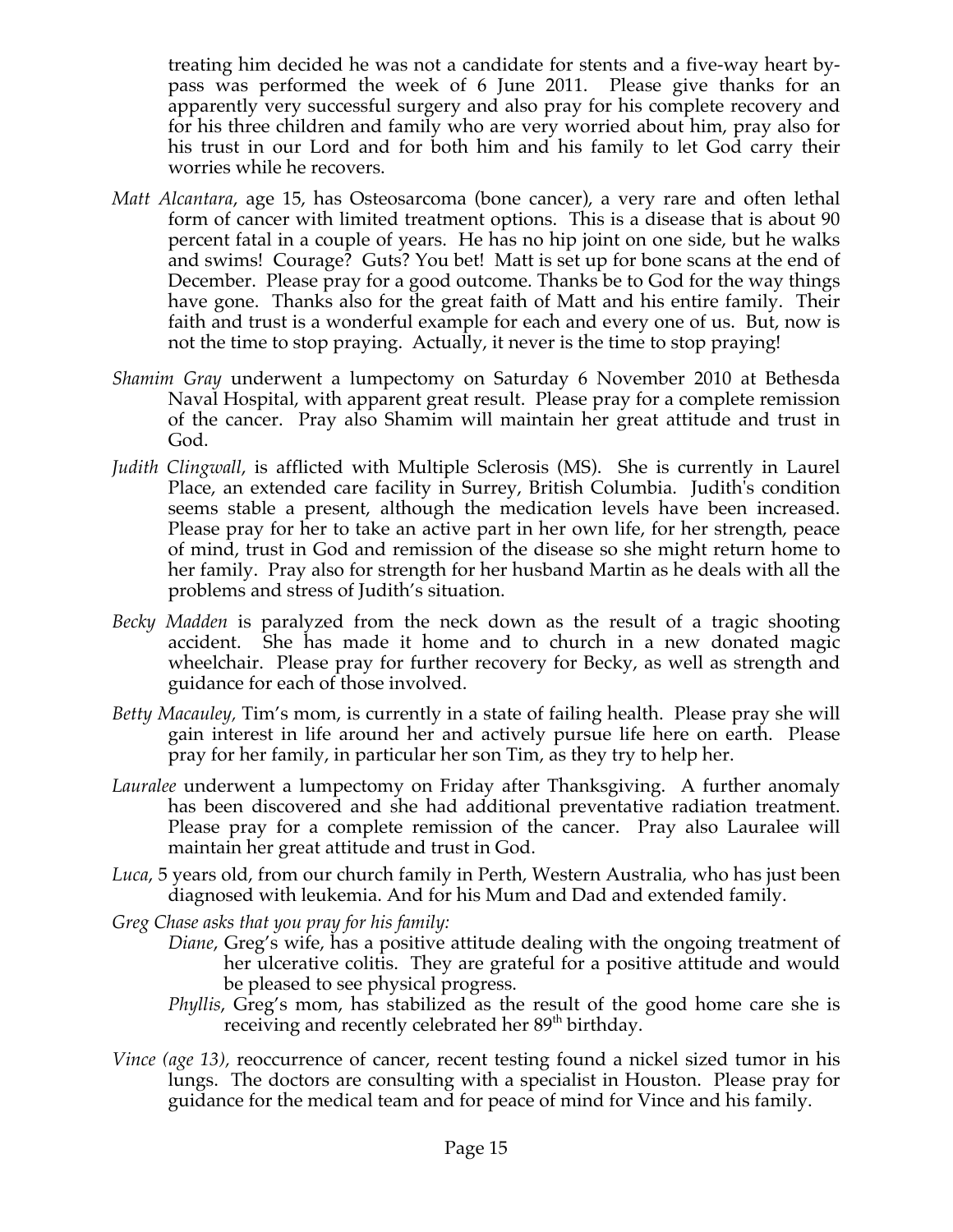- *Obra Gray* continues to take day by day. Please continue to keep Obra in your prayers, and give him the strength of knowing the Lord is with him and will never forsake him. Obra needs security of what lies ahead of him, and only the Lord can grant the solace to answer his prayer.
- *Bashir Ahmed*, father of Shamim Gray, has been blessed with the Lord's breath of life to stay on this earth for the time being. But, things are hard for him and his loving wife, who cares for him. They have two young nieces living with them who see no real need to help, pray for God to enter their hearts. Above all, pray for his entire family to open their hearts to accept all God's love will bring them.
- *Kay Denton* (Mrs. Kay) is still home and doing pretty well considering the bones in her neck and hands are degenerating as a side effect of her kidney failure. Her thumbs are not particularly useful any more. Mrs. Kay asks everyone who is praying for her know how grateful she is for their prayers. As always, she retains her trust in the Lord and her positive attitude.

#### *Guidance*

*Steve* asks that you pray for difficulties he is having with his family. Please pray that the Holy Ghost will enter into his heart and provide him with the heaven sent inspiration that he needs to see clearly and deal with problems and the courage to do what needs to be done in the manner it should be done.

*Jacquie* to open her heart to God and accept His Love and Grace.

*Hap* and *Ryan* both ask you to pray they might be able to trust God will help them make the right decisions at the right time and not to worry uselessly, to change those things they can change, accept those things they cannot change, sleep well to be able to do the correct things with a clear head and that they will open their hearts to the Holy Ghost.

## *Armed Forces & Contractors*

Airman Donny Patton (Kadena AB, Japan), Jordan (USMC – 29 Palms), Neal (USN-Afghanistan), Trevor (USAF - KC-10 Boom Operator), Trevor (USN – Whidbey Island, EF-18 Pilot), Kurt Thomas  $(USN - Guam)$ ,

## *Persecuted*

Around the world, Christians are under attack, not only in the Muslim world, but from Hindus and others in India. Also, they are under continual attack in the name of "Separation of Church and State" in the western world, as it becomes actively atheist or pro-devil buddy. Please pray for God's guidance and protection for all persecuted Christians and those around them.

## *Thanksgiving*

*Hap* gives thanks for safe and interesting travel this week.

## *Various Special Requests*

- We ask that you pray, please ask God that the Holy Ghost might give you insight into how you might make the lives of your friends and family better. Remember helping others is not just those who you don't know!
- Please join us in praying that the *Free Teen Guitar Class* will be continue to be an opportunity for God to work in the lives of the kids and their families. Please ask God to guide the class to new opportunities to make Him known to others. Help us to let the love of our Lord shine through us into their lives, putting Him first, so that He might enter in to their hearts and lives.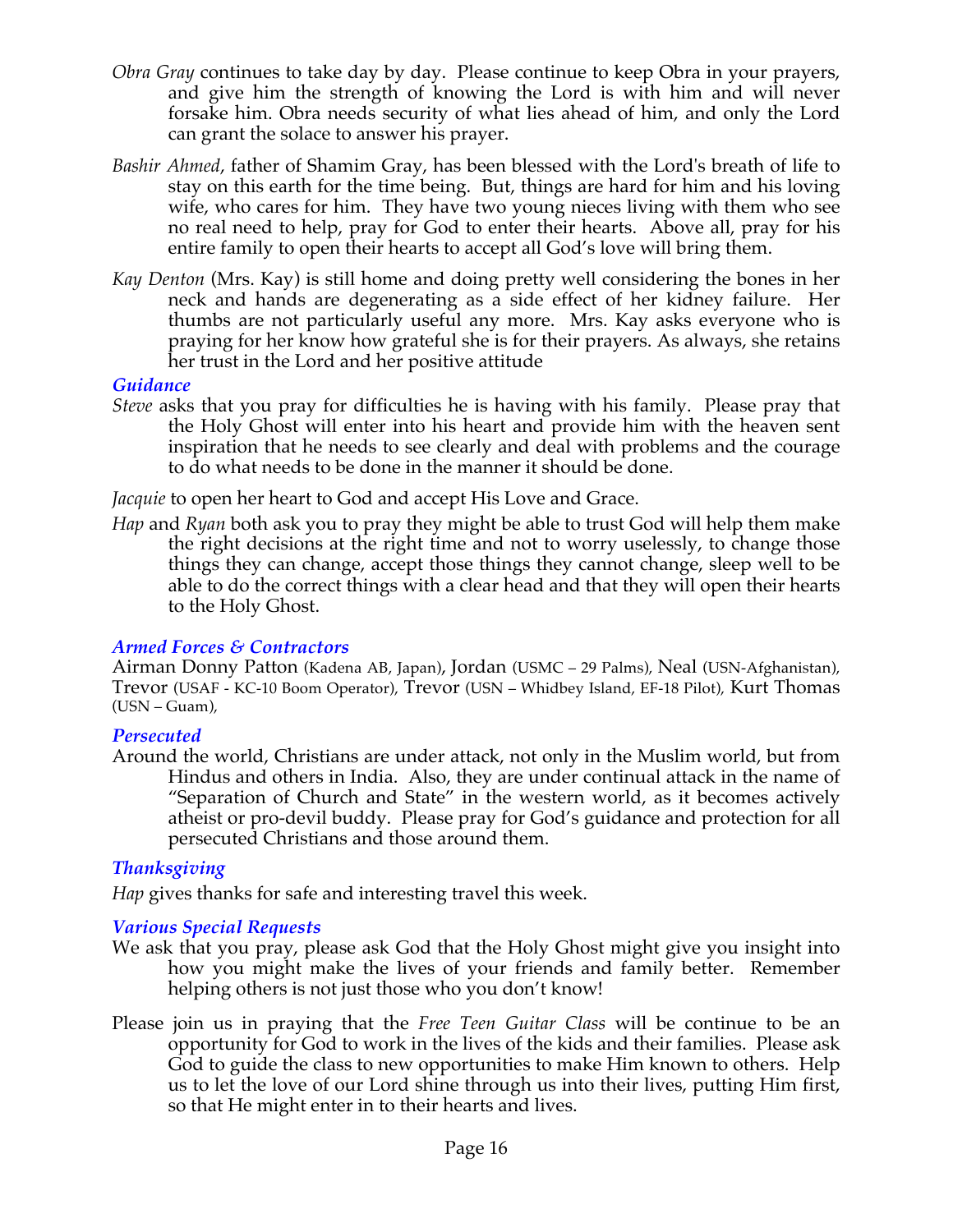## *Question that only you can ask*

What would you like to know about our history, what we believe, what we do or how we operate? Hap is looking for material for the continuing education class and *Thought for the Day* material. Help us help you. Please send your question to Hap so we all can get an answer. Just because you don't know the answer to your question doesn't mean you are the only one who doesn't know. But, if you don't ask, no one will know.

## *I'd like to get a different point across or announce something*

If you have a different point of view, I would be happy to give you room to get your point across. While this publication is my perspective on events, I recognize not everyone may agree and that some people would like to express their own opinion. If you want to write something, please forward your item to Hap (with a note as to whether or not you would like editing help) to: hap@faithfulcenturion.org.

## *I'd like a good book to read*

Would you like a book that will help you think through your view of religious practice and help you reason out how we should worship, dress and act? "Knots Untied" is the

first book in a four volume series written by J.C. Ryle; the other titles being "Practical Religion," "Old Paths," and "Holiness." "Knots" went through ten editions in its first eleven years, and to this day many consider it to be J.C. Ryle's magnum opus!

"Knots" is a systematic defense of confessional Christianity, as opposed to the chaos marking the modern church. Perhaps it could be its fall in popularity is simply a reflection of contemporary people's desire for things to be their way, not God's and the desire to have the Bible say what they desire, not what it clearly says.

One thing is certain: "Knots Untied" is a remarkable witness for the evangelical faith—a witness that if heeded could only benefit the Church.

So, how much? At Amazon.com, the print version

is somewhere under \$25.00, depending on the source, the eBook or Kindle version (read by Kindles, iPad and most others) is only \$0.99! Too much for you? Google Books has it for FREE!

**http://books.google.com/ebooks?id=fkVDAAAAYAAJ&dq=Knots%20Untied&as\_brr =5&ei=oH72Tq-pE4zsyQTPsOSzCw&source=webstore\_bookcard**

## *Epistleers*

We post the list of Epistle Readers in the Sunday Report each week so you can either plan your attendance or your pre-reading as the spirit so moves you.

#### **Date Reader**

| 1 January 2012  | Ryan Hopkins |          |
|-----------------|--------------|----------|
| 6 January 2012  | Ryan Hopkins | Epiphany |
| 8 January 2012  | Ryan Hopkins |          |
| 15 January 2012 | Ryan Hopkins |          |

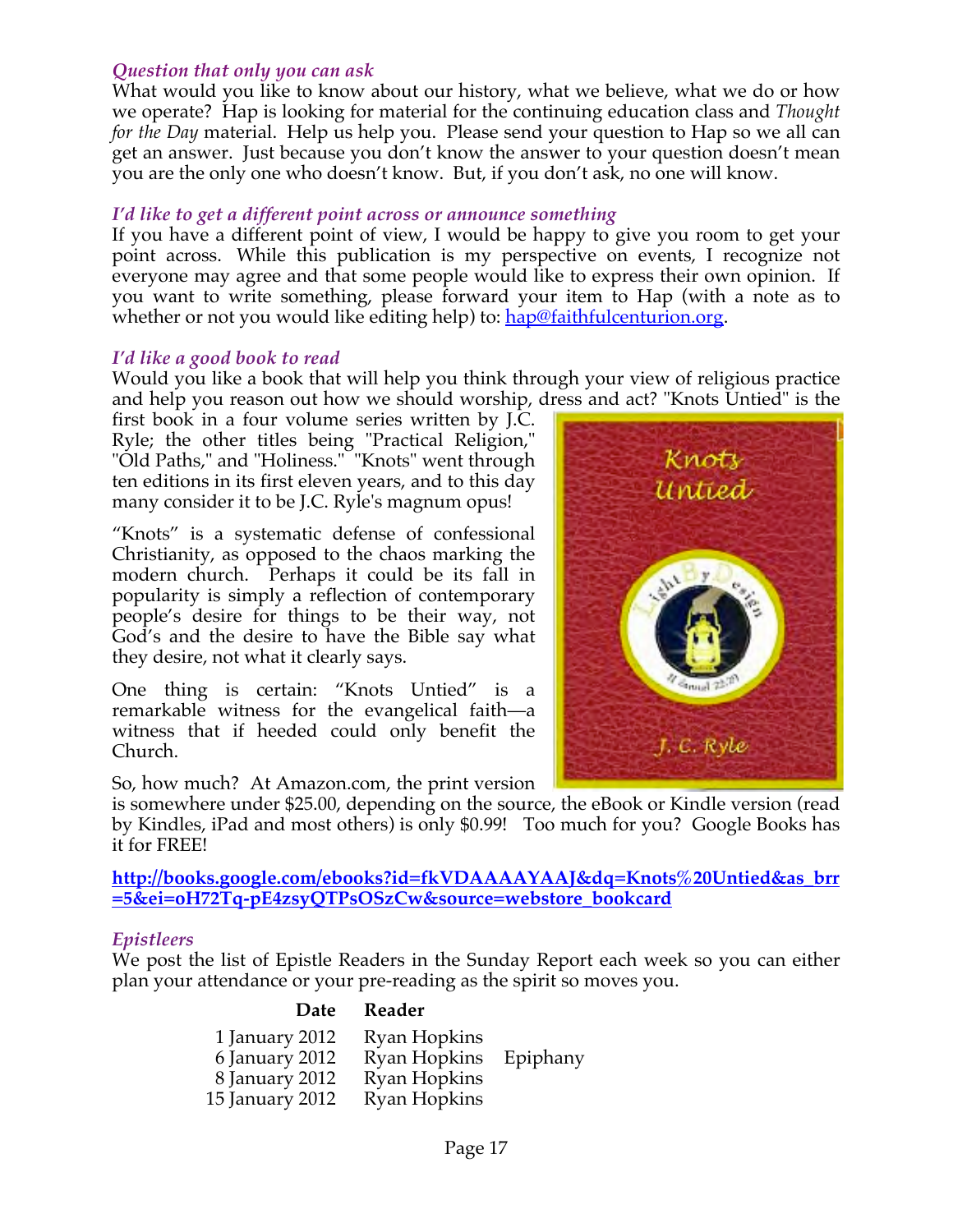| 22 January 2012 | <b>Ryan Hopkins</b> |
|-----------------|---------------------|
| 29 January 2012 | Ryan Hopkins        |

## *The near future, as well as Next Sunday*

1 January 2012 – First Sunday after Christmas – Morning Prayer - Service start time 1000 (10:00 am); welcome or gathering songs before the service at 0945 (9:45 am); **Time 1000 (10:00 am); Location – 10603 Burrell Way, Descanso, CA**

6 January 2012 – Epiphany Day – Evening Prayer - Service start time **1900 (7:00 pm); Location – 10603 Burrell Way, Descanso, CA**

8 January 2012 – First Sunday after Epiphany – Morning Prayer - Service start time 1000 (10:00 am); welcome or gathering songs before the service at 0945 (9:45 am); **Time 1000 (10:00 am); Location – 10603 Burrell Way, Descanso, CA**

15 January 2012 – Second Sunday after Epiphany – Holy Communion - Service start time 1000 (10:00 am); welcome or gathering songs before the service at 0945 (9:45 am); **Time 1000 (10:00 am); Location – 10603 Burrell Way, Descanso, CA**

22 January 2012 – Third Sunday after Epiphany – Morning Prayer - Service start time 1000 (10:00 am); welcome or gathering songs before the service at 0945 (9:45 am); **Time 1000 (10:00 am); Location – 10603 Burrell Way, Descanso, CA**

29 January 2012 – Fourth Sunday after Epiphany - Morning Prayer - Service start time 1000 (10:00 am); welcome or gathering songs before the service at 0945 (9:45 am); **Time 1000 (10:00 am); Location – 10603 Burrell Way, Descanso, CA**

5 February 2012 – Septuagesima – Morning Prayer - Service start time 1000 (10:00 am); welcome or gathering songs before the service at 0945 (9:45 am); **Time 1000 (10:00 am); Location – 10603 Burrell Way, Descanso, CA**

12 February 2012 – Sexagesima – Morning Prayer - Service start time 1000 (10:00 am); welcome or gathering songs before the service at 0945 (9:45 am); **Time 1000 (10:00 am); Location – 10603 Burrell Way, Descanso, CA**

19 February 2012 – Quinquagesima – Holy Communion - Service start time 1000 (10:00 am); welcome or gathering songs before the service at 0945 (9:45 am); **Time 1000 (10:00 am); Location – 10603 Burrell Way, Descanso, CA**

## **Need a Bumper Sticker?**



**The church has some very nice Bumper Stickers. If you would like one, email Hap at hap@faithfulcenturion.org**